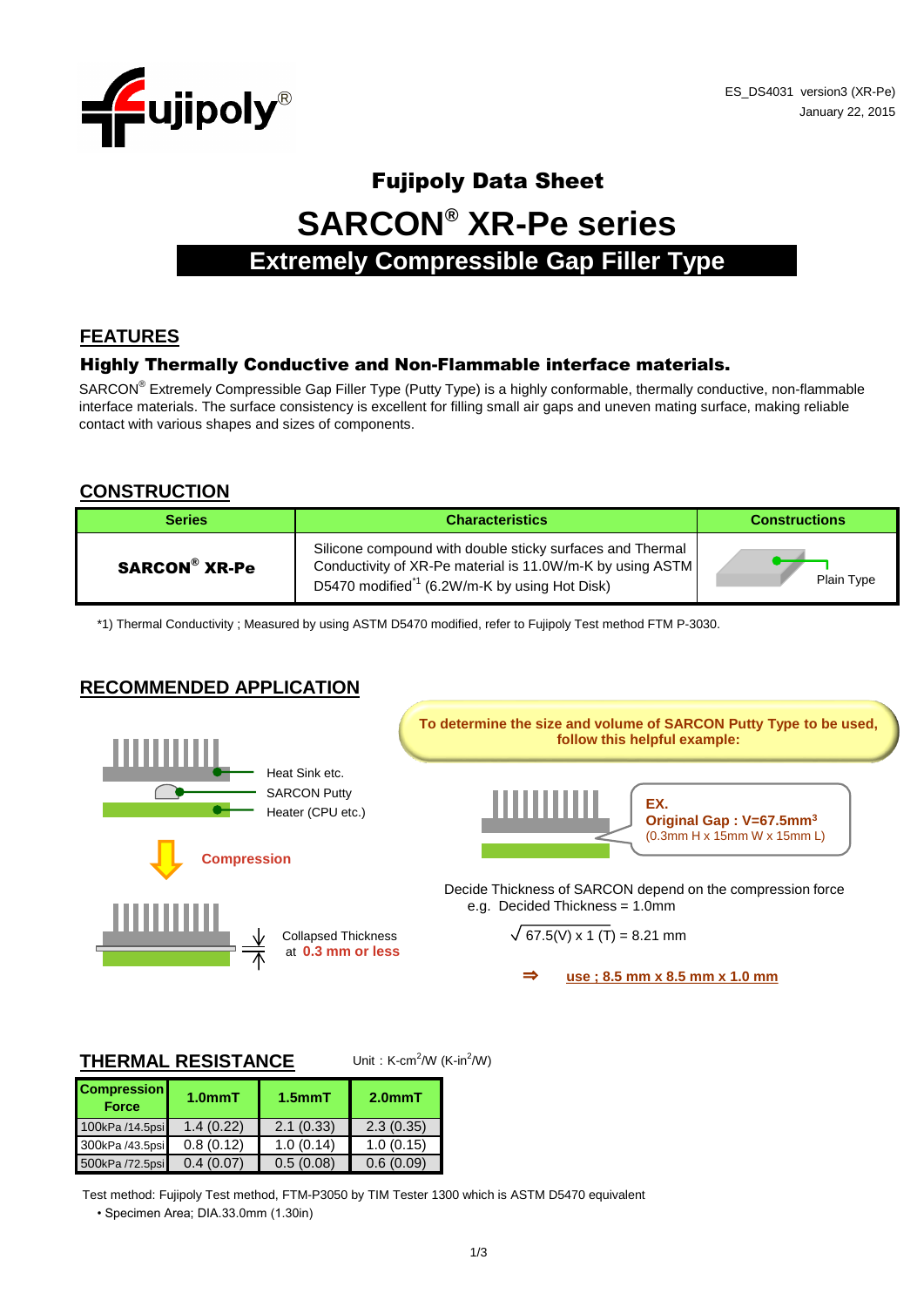|            | <b>Properties</b>           | unit                          |      |                             | <b>XR-Pe</b>   |                | <b>Test method</b>       | <b>Specimen</b> |
|------------|-----------------------------|-------------------------------|------|-----------------------------|----------------|----------------|--------------------------|-----------------|
| Physical   | Color                       |                               |      | <b>Light Gray</b>           |                | Visual         |                          |                 |
| Properties | <b>Specific Gravity</b>     |                               | 3.4  |                             | ASTM D792      | A              |                          |                 |
| Electrical | Volume Resistivity          | Ohm-m                         |      | $1.0x10^{10}$               |                |                | ASTM D257                | B               |
| Properties | Breakdown Voltage           | kV/mm (volts/mil)             |      |                             | 11 (279)       |                | ASTM D149                | B               |
|            | Dielectric Strength         | kV/mm (volts/mil)             |      |                             | (N/A)          |                | ASTM D149                | B               |
|            |                             |                               | 50Hz |                             | 8.58           |                |                          |                 |
|            | Dielectric Constant         |                               | 1kHz |                             | 8.33           |                | ASTM D150                | A               |
|            | 1MHz<br>7.77                |                               |      |                             |                |                |                          |                 |
|            |                             |                               | 50Hz |                             | 0.0245         |                |                          |                 |
|            | <b>Dissipation Factor</b>   |                               | 1kHz |                             | 0.0172         |                | ASTM D150                | $\overline{A}$  |
|            |                             |                               | 1MHz |                             | 0.0114         |                |                          |                 |
| Thermal    | <b>Thermal Conductivity</b> |                               |      |                             | 11.0           | by ASTM D5470  | ASTM D5470 <sup>-1</sup> |                 |
| Properties |                             | $W/m-K$<br>6.2<br>by Hot Disk |      |                             | ISO/CD 22007-2 |                |                          |                 |
|            | Useful Temperature          | $^{\circ}C$ ( $^{\circ}F$ )   |      | $-40$ to+150 $(-40$ to+302) |                |                | $\blacksquare$           |                 |
|            | Low molecular<br>Siloxane   | wt%                           |      | $D_4$ to $D_{20}$ Total     |                | 0.0014 or less | Gas<br>Chromatography    |                 |
|            | <b>Flame Retardant</b>      |                               |      | $V - 0$                     |                | <b>UL 94</b>   |                          |                 |

## **TYPICAL PROPERTIES**

• Each Specimens are cured for measurement. • Specimen A: 2mmT • Specimen B: 120mmW × 120mmL × 1mmT

\*1) Thermal Conductivity ; Measured by using ASTM D5470 modified, refer to Fujipoly Test method FTM P-3030.

#### **COMPRESSION FORCE**

Unit:  $N/6.4$ cm<sup>2</sup> (psi)

| <b>Compression</b><br><b>Ratio</b> | 1.0 <sub>mm</sub> T | $1.5$ mm $T$ | $2.0mm$ T  |  |  |
|------------------------------------|---------------------|--------------|------------|--|--|
| 10%                                | 75 (17.0)           | 37(8.4)      | 37(8.4)    |  |  |
| 20%                                | 193 (43.7)          | 130 (29.5)   | 108 (24.5) |  |  |
| 30%                                | 314(71.1)           | 221 (50.1)   | 165 (37.4) |  |  |
| 40%                                | 397 (89.9)          | 294 (66.6)   | 206 (46.7) |  |  |
| 50%                                | 472 (106.9)         | 354 (80.20)  | 246 (55.7) |  |  |
| Sustain 50%                        | 107 (24.2)          | 86 (19.5)    | 52(11.8)   |  |  |

Test method: Measured by ASTM D575-91 for reference

- Specimen Area; DIA.28.6mm (1.13in)
- Platen Area; DIA. 28.6mm (1.13in)
- Sustain 50%: Sustain 50% at 1 minute later
- Compression Velocity; 5.0mm/minute

## **DURABILITY**

Unit:  $K-cm^2/W$ 

| <b>Test Property</b>      | <b>Compression</b> | $70^{\circ}$ C |        |            |               | $150^{\circ}$ C                                                          |                |        |        |               |             |
|---------------------------|--------------------|----------------|--------|------------|---------------|--------------------------------------------------------------------------|----------------|--------|--------|---------------|-------------|
|                           | Ratio              | <b>Initial</b> | 100hrs | 250hrs     | 500hrs        | 1.000hrs                                                                 | <b>Initial</b> | 100hrs | 250hrs | 500hrs        | $.000$ hrsl |
|                           | 30%                | 1.16           | 1.14   | 1.14       | 1.09          | 1.08                                                                     | 1.16           | 1.21   | 1.28   | 1.35          | 1.35        |
| <b>Thermal Resistance</b> | 70%                | 0.65           | 0.60   | 0.57       | 0.57          | 0.58                                                                     | 0.65           | 0.72   | 0.83   | 0.90          | 1.09        |
|                           | 90%                | 0.39           | 0.35   | 0.35       | 0.34          | 0.34                                                                     | 0.39           | 0.51   | 0.51   | 0.58          | 0.58        |
|                           |                    |                |        |            |               | $-40^{\circ}C(30\text{min}) \Leftrightarrow +125^{\circ}C(30\text{min})$ |                |        |        |               |             |
|                           |                    |                |        |            |               |                                                                          |                |        |        |               |             |
|                           | <b>Compression</b> |                |        | 60°C/90%RH |               |                                                                          |                |        |        |               |             |
| <b>Test Property</b>      | Ratio              | <b>Initial</b> | 100hrs | 250hrs     | <b>500hrs</b> | $.000$ hrs                                                               | <b>Initial</b> | 100hrs | 250hrs | <b>500hrs</b> | 1.000hrs    |
|                           | 30%                | 1.16           | 1.08   | 0.08       | 1.08          | 1.08                                                                     | 1.16           | 1.25   | 1.25   | 1.25          | 1.26        |
| <b>Thermal Resistance</b> | 70%                | 0.65           | 0.65   | 0.69       | 0.69          | 0.69                                                                     | 0.65           | 0.64   | 0.63   | 0.62          | 0.62        |

• Thermal Resistance ; Measured by using ASTM D5470 modified, refer to Fujipoly Test method FTM P-3030.

• Specimen Area; 30% and 70% compression ratio = 10mm square, initial thickness = 1.5mm -40℃ = -40°F

•Specimen Area; 90% compression ratio = 5mm square , initial thickness = 1.5mm 60°C = 140°F

(Specimen is sandwiched between aluminum blocks.) 70℃ = 158°F

reduced temperature

125℃ = 257°F

150℃ = 302°F